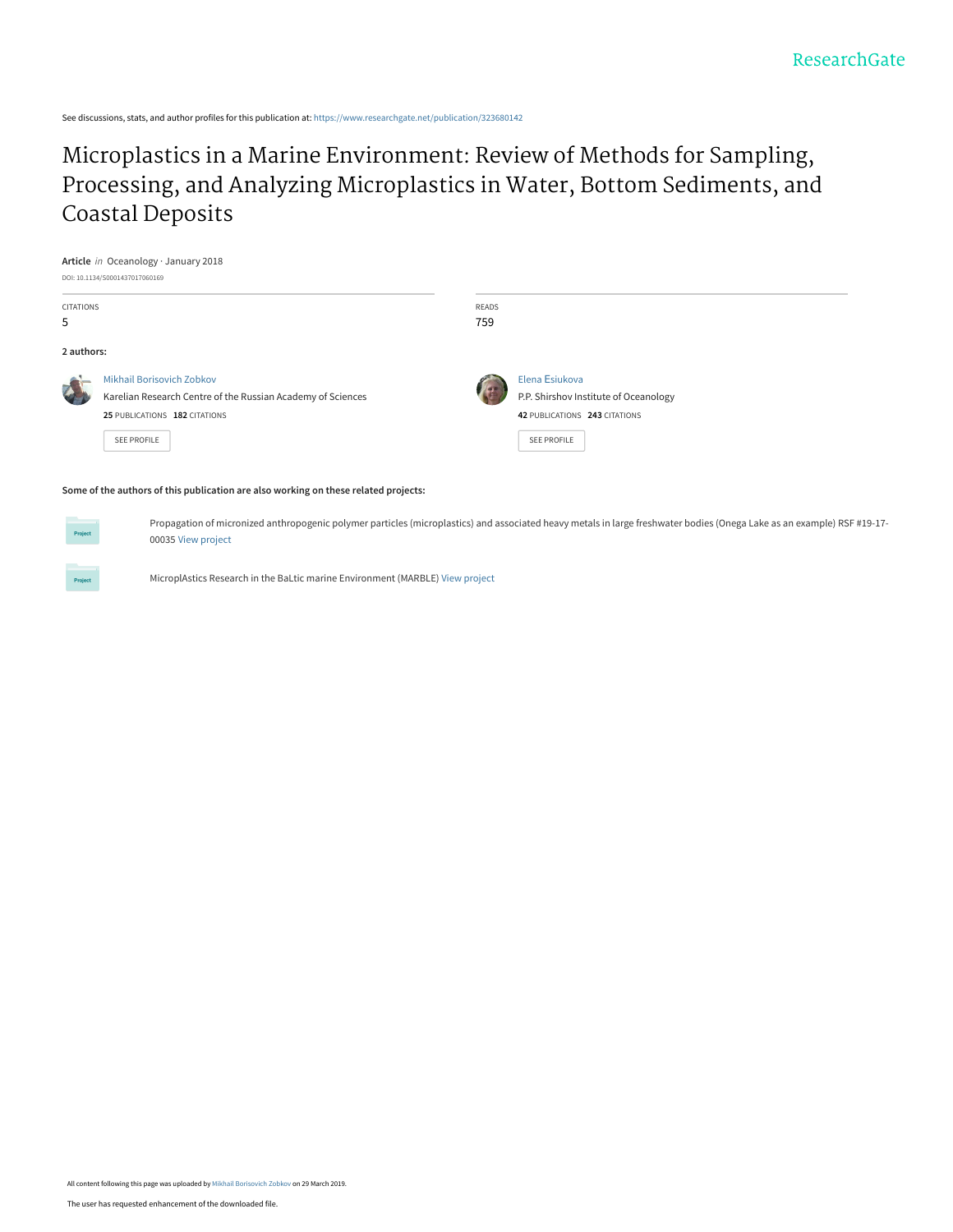## **INSTRUMENTS AND METHODS**

# **Microplastics in a Marine Environment: Review of Methods for Sampling, Processing, and Analyzing Microplastics in Water, Bottom Sediments, and Coastal Deposits**

**M. B. Zobkov\* and E. E. Esiukova**

*Shirshov Institute of Oceanology, Russian Academy of Sciences, Moscow, Russia \*e-mail: duet@onego.ru* Received December 15, 2015; accepted July 3, 2016

**Abstract**—The basic approaches, methods, and procedures for collecting and analyzing samples of microplastics in a marine environment are briefly described.

**DOI:** 10.1134/S0001437017060169

Contamination of a marine environment by microplastics is currently an urgent ecological problem barely covered in the Russian scientific press. The main difficulty when providing quantitative assessment of microplastics in marine environment is the absence of standard procedures for collecting and analyzing samples of water, bottom sediments, and coastal deposits.

Today, plastics are one of the most demanded materials used worldwide. The physicochemical properties of plastics, mainly endurance, light weight, and durability combined with low manufacturing costs make this material nearly irreplaceable in the production of domestic goods, construction, and industry.

According to various estimates, the worldwide annual production of plastics ranges from 275 to 299 mln t [13, 26, 29, 37], whereas the scales of utilization and reprocessing are much lower.

Plastic products gradually break down under natural conditions. This results in huge amounts of macro-, micro-, and nanoparticles, which are the most harmful to the environment. The specific density of plastic is close to that of water. Because of this, synthetic litter is easily transported from a catchment area into lakes and rivers and finally enters the seas and the World Ocean [5, 37, 45]. Microplastics have various sizes and low density. As a consequence, many living organisms perceive them as food [2, 4, 19]. Since their enzymatic system cannot break plastic down, ingestion of the latter is harmful by itself for organisms and may cause a fatal outcome [9, 14, 16, 35]. However, the largest concerns arise from the fact that microplastics are able to adsorb contaminants on their surfaces [3, 12, 17, 27, 38] and thereby become a secondary source of contaminants. The latter travel up the food chain and accumulate in higher predators and humans [25, 32].

In addition to the secondary microplastics, which originate from breakdown of staff or large litter debris, there are primary ones that penetrate the water bodies in their initial state [18, 25]. These are plastic granules, or pellets. They serve as a raw material for manufacturing plastic sheets or ready-to-use items. The cosmetic industry [15, 18, 44] uses micro granules (microspheres, nanospheres, microcapsules, nanocapsules) [28, 44]. Currently, there is no final opinion on particle size that corresponds to microplastics, but the majority of researchers [20, 45] agree that these are particles from 0.5 to 5 mm in their larger dimension. Some authors proposed a lower limit close to 0.3 mm [10] due to widespread water sampling techniques using zooplankton nets with a mesh size of 333 μm [18]; the maximum particle size corresponding to the definition of microplastic continues to be a matter of discussion [32]. It is no accident that particles from 0.5 to 5 mm are considered as a special group. This is due to the substantial technical difficulties inherent to analyzing particles smaller than 0.5 mm [20]. In the present review, we adhere to exactly this dimensional range when determining microplastic particles. As yet, there is no clear answer to the question which synthetic substances can be classified as microplastics. This problem has been solved for the majority of polymers, such as polyethylene, polypropylene, polystyrene, etc. However, no solution has been found for other anthropogenic substances such as alkyd resins or viscose.

The first reports on the discovery of microplastics in plankton samples go back to early 1970s [6, 7], but only now is the problem of microplastics in the World Ocean becoming a matter of discussion in foreign scientific literature [5, 11, 15, 25, 40]. Microplastics is an extremely heterogeneous ensemble of particles that vary in size, shape, color, density considerably and may incorporate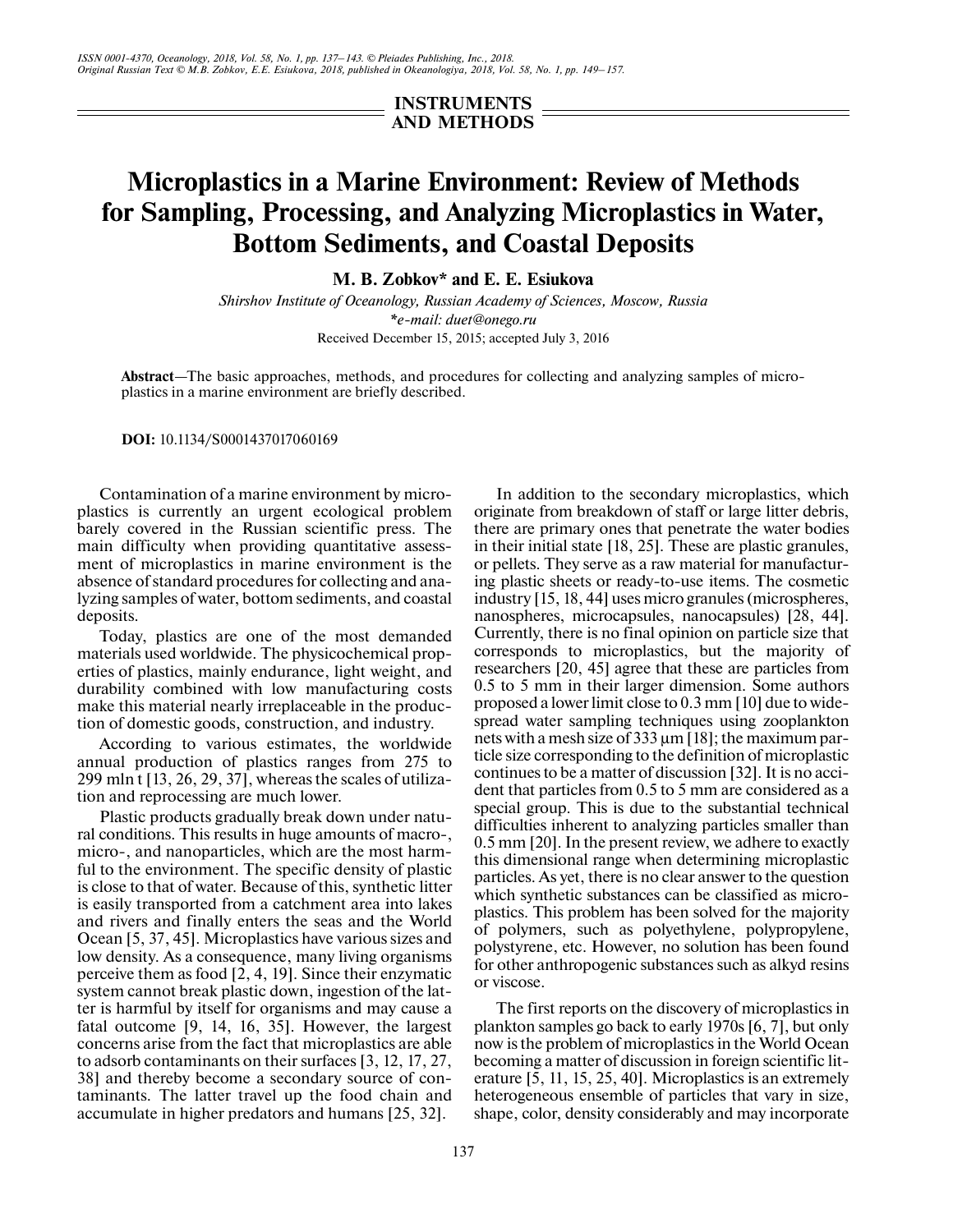a wide variety of synthetic polymers. This is why reliable methods of sample collecting, sample preparation, and plastic detection remain one of the main difficulties in quantitative assessment of the environment. Nearly all researchers raise the question of developing standard procedures. Despite the fact that the first steps in this direction have already been taken [33], the problem as a whole remains unsolved.

Nevertheless, many scientists devote efforts to develop and test techniques for collecting and preparing samples of water, bottom sediments, and coastal deposits, as well as to develop methods for detecting microplastics in samples. Current laboratory procedures for analyzing microplastics in a marine environment developed by NOAA [33] for studying marine litter have certain drawbacks and are voluntary in nature, while monitoring programs require relying on specific solutions depending on the problems to be solved.

To date, the occurrence and detection of microplastics in a marine environment have not been raised in Russian scientific publications. To expand the audience interested in contamination of a marine environment by microplastics and for convenience in searching for relevant information, we have prepared translations of a number of foreign scientific papers on the acquisition and analysis of samples of microplastics in a marine environment, as well as descriptions of procedures and standards for testing the polymers. These translations are available at site of the Shirshov Institute of Oceanology, Russian Academy of Sciences (http://ioran.ocean.ru/index.php/news/anonsy/item/ 337-anons-publikatsii) and involve complete translation of laboratory techniques for analyzing microplastics in a marine environment [33] supplemented by critical comments by authors, discussion of methods for measuring the specific density of noncellular plastic [22, 34], a method for determining plastic in water samples with our improvements, and a complete bibliography of the sources found. Our intention is to expand this list as new reviews appear. Among others, we suggest adding author methods for obtaining and processing samples of microplastics in water, bottom sediments, and coastal deposits based on our own and advanced foreign experiences.

Below is a brief description of the main approaches, methods, and techniques for obtaining and analyzing samples of microplastics in a marine environment.

Different types of equipment [42, 34] and analytical laboratory methods [20, 39] are needed for sampling and determining plastic particles of different size groups. Particle size determines the influence on the life of oceanic communities and migration pathways in the ocean.

Samples of microplastics in a marine environment can be collected (1) from the surface layer, (2) from the water column, and (3) by sampling bottom sediments or (4) coastal deposits. Samples can be (1) selective, (2) bulk, or (3) volume-reduced.

**Selective sampling** in situ means that plastic debris usually is recognized by the naked eye and is picked up from the sandy beach surface. This technique is useful during assessment of plastic granules and is suitable due to their spherical shape and relatively large sizes (up to several millimeters), which facilitates their recognition on the sandy surface. However, chances of missing plastic are high when it is mixed with other rubbish or has an irregular shape.

No concentration of plastic takes place when **bulk** samples are collected. Such a technique is the most popular when studying bottom sediments, but it is rarely used for water sampling due to low plastic content in water. Bulk sampling is preferable when visual identification of plastic is impossible, i.e., if particles are mixed with the bottom sediments or particles are too small for filtration at the sampling site or for the naked eye recognition.

The **volume-reduced** method is the most applicable for water sampling and sometimes for bottom sediments. In this case, the volume of the initial sample is decreased and only a small fraction of it containing microplastics remains for subsequent analysis. Samples of bottom sediments and sand can be sieved directly at the sampling site on the beach or aboard a vessel, while water samples are usually concentrated by filtration of large volumes of water through plankton nets. The bulk and volume-reduced samples require extra processing under laboratory conditions.

According to the NOAA recommendations [33], the following procedures can be used for separating microplastic particles from environmental samples depending on their size: (1) flow Nanofiltering or nanofractioning of particles smaller than 1 μm; (2) a standard filter for particles sizing from 0.2 to 1 μm; (3) the use of phytoplankton neuston net 50– 80 μm (*Phyto-P net*); (4) zooplankton neuston net (*Zoo-P net*) 330 μm; (5) a 5 mm sieve for sieving. It is difficult to compare the results from sieving and plankton nets. Therefore, it is recommended to use sieves with a 500 μm mesh and separately process the particles retaining and passing through the sieve as a mandatory operation within each of the above procedures [20]. This makes it possible to compare the results from density separation and filtering to the data obtained from analysis of larger fractions (0.5–5 mm) with sieves.

**Surface water samples.** Neuston nets are mainly used in this case. The main advantage is fast filtering of large volumes of water and obtaining of a concentrated sample. The nets make it possible to get a representative sampling from a large water surface, to collect plastic particles of the millimeter range, and concurrently collect microplastics and zooplankton to compare their amounts.

The mesh and opening sizes are the most important characteristics of sampling nets. However, the parameters of sampling nets are rarely reported in full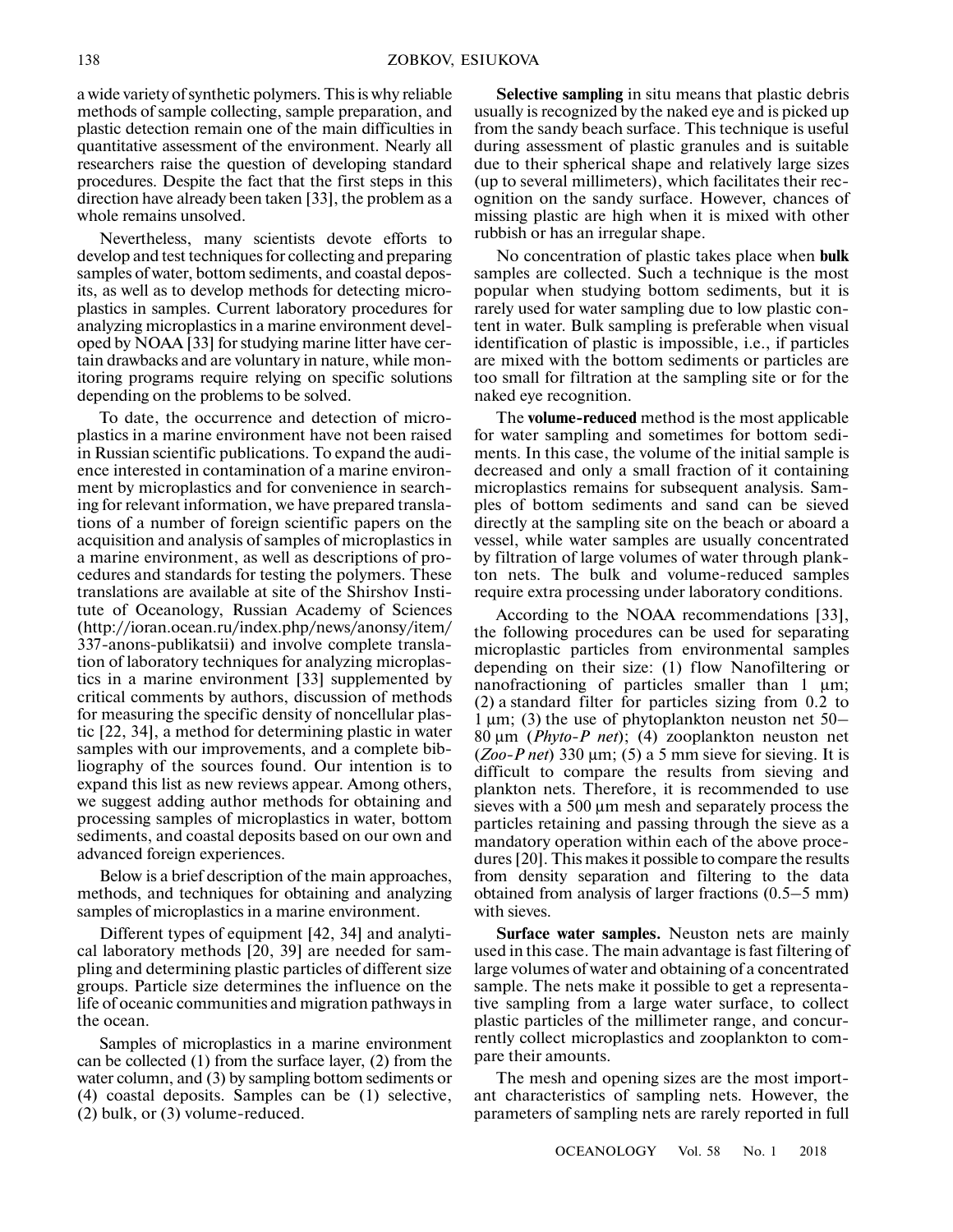and the mesh size is usually the only parameter mentioned in publications. The mesh size depends on the research goals and varies from tens of microns to millimeters, but it corresponds to the mesh size of zooplankton nets on average. The opening size of neuston nets is up to  $2 \text{ m}^2$ . The length of these nets for surface sampling varies substantially from one to several meters, but nets 3–4 m long are the most common. The surface layer sampled by such nets is about 15–25 cm thick. The buoyancy of a net is supported by special floats (*manta trawl*) or catamaran (*neuston catamaran*). The net towing speed varies from 1 to 5 knots. The use of *catamaran* facilitates sampling in rough sea conditions while the efficiency a manta trawl decreases due to submersion of its inlet in waves. Therefore, the latter net is applicable in calm waters. Duration of towing varies from minutes to hours depending on the SPM content in water.

The use of nets with different mesh sizes considerably hampers comparison of the measurement results.

**Samples from the water column.** Zooplankton nets, a continuous plankton recorder (CPR) [43], a nearbottom trawl for catching benthic organisms (*epibenthic sled*) [31], and various submersible pumps are the most commonly used tools in the water column. The water intake system of a research vessel is used too, but rarely. Niskin bottles are employed for full-volume sampling of waters. Different studies used different methods for water sampling at depth ranges from one to hundreds of meters.

**Samples of coastal deposits.** The samples were mainly collected at different parts of a beach and the choice of the specific site can influence the analysis results. The sample collection (or series of collections) is performed (1) over the entire beach, (2) within a number of separate zones, (3) along the alignment of different zones of a beach, (4) along the line of maximum tide or uprush (on the upper beach), and (5) in ditches or trenches beyond the beach.

Simple tools are frequently used for collecting samples of plastic granules and fragments (tweezers, metal spoons, or scoops) or particles are simply collected by hand using a special container or bag. The collecting strategy varies: movement in the same direction along the shoreline and picking up material with a spoon or scoop or sometimes from a certain area within a special frame. In a number of cases, stratified sampling with special tubes is used.

Sampling units directly depend on the tools used. In the case of frames or pipes, the concentrations were calculated per area (from several cm<sup>2</sup> to 5 m<sup>2</sup>). In other cases, the concentration is calculated per sample weight, which can range from hundreds of grams to 10 kg, or per sample volume, which varies from tens of milliliters to several liters.

As a rule, the sampling comprises the upper 5 cm of sediment, but it may be limited to the surface of a beach or as deep as tens of centimeters. Microplastics are able to accumulate in sand in the same way as organic particles and can be buried in deeper layers. In this case, it is desirable to use a stratified sampling procedure with a tube.

**Bottom sediments samples.** Procedures for bottom deposits sampling for microplastics content are similar to those to determine their chemical composition or for biological assessment. The samples are collected by grabs (Ekman-Birdge, Van- Veen, Peterson), a bottom trawl, or core sampler. The distribution of microplastics as particulate matter in bottom sediments may be substantially heterogeneous. Therefore, it is necessary to perform several sediment samplings to obtain a single representative sample when using point-by-point devices such as a grab or a corer. This is particularly important in the case of compact samplers.

**Conservation, storage, and quality control.** Incorrect storage of samples can cause a change in their particle size distribution due to partial destruction of plastic particles and, as a consequence, the impossibility of their detection by available methods. Therefore, when storing or transporting samples, it is desirable to use procedures that can maintain the plastic in its initial state at the moment of sampling from the environment.

The principles of storage and conservation of samples before laboratory analysis: (1) in darkness (if possible, at 4°С regardless of sample matrix), (2) freezing (down to  $-20^{\circ}$ C) the samples of bottom sediments and filters, (3) the use of various fixing solutions (ethanol, DESS, 4–5% formalin solution, 5–10% HCl solution), (4) combined use of fixing solution and storage at 4°С, (5) drying at room temperature and storage in the dark (shipborne analysis).

It is proper to avoid and replace when possible the potential sources of plastic contamination (plastic laboratory ware, plastic sieves and devices) for metal or glassware. However, it is impossible in the case of nets and a number of other instruments. A control with empty samples is obligatory when plasticware is used for storing the samples. The contamination of samples may be due to insufficient air quality in the laboratory, particles of synthetic working cloths, poor cleaning of tools, loosely closed containers with samples, paint particles broken off from the side of the vessel by samplers, or particles of synthetic nets used for water sampling. Blank samples must be used in routine for contamination monitoring.

**Sample preparation.** There are four main stages: (1) density separation, (2) filtering, (3) sieving, and (4) organic matter digestion. All are aimed at separating microplastic particles from the main sample material (water, bottom sediments, and sand) and removing of organic material.

**Density separation.** The specific density of most plastics ranges from  $0.8$  to  $1.70$  g/cm<sup>3</sup>. The range extends down from  $\leq 0.05$  g/cm<sup>3</sup> for expanded polystyrene and up to  $2.1-2.3$  g/cm<sup>3</sup> for polytetrafluoroethylene/Teflon [8]. Generally, the density of sand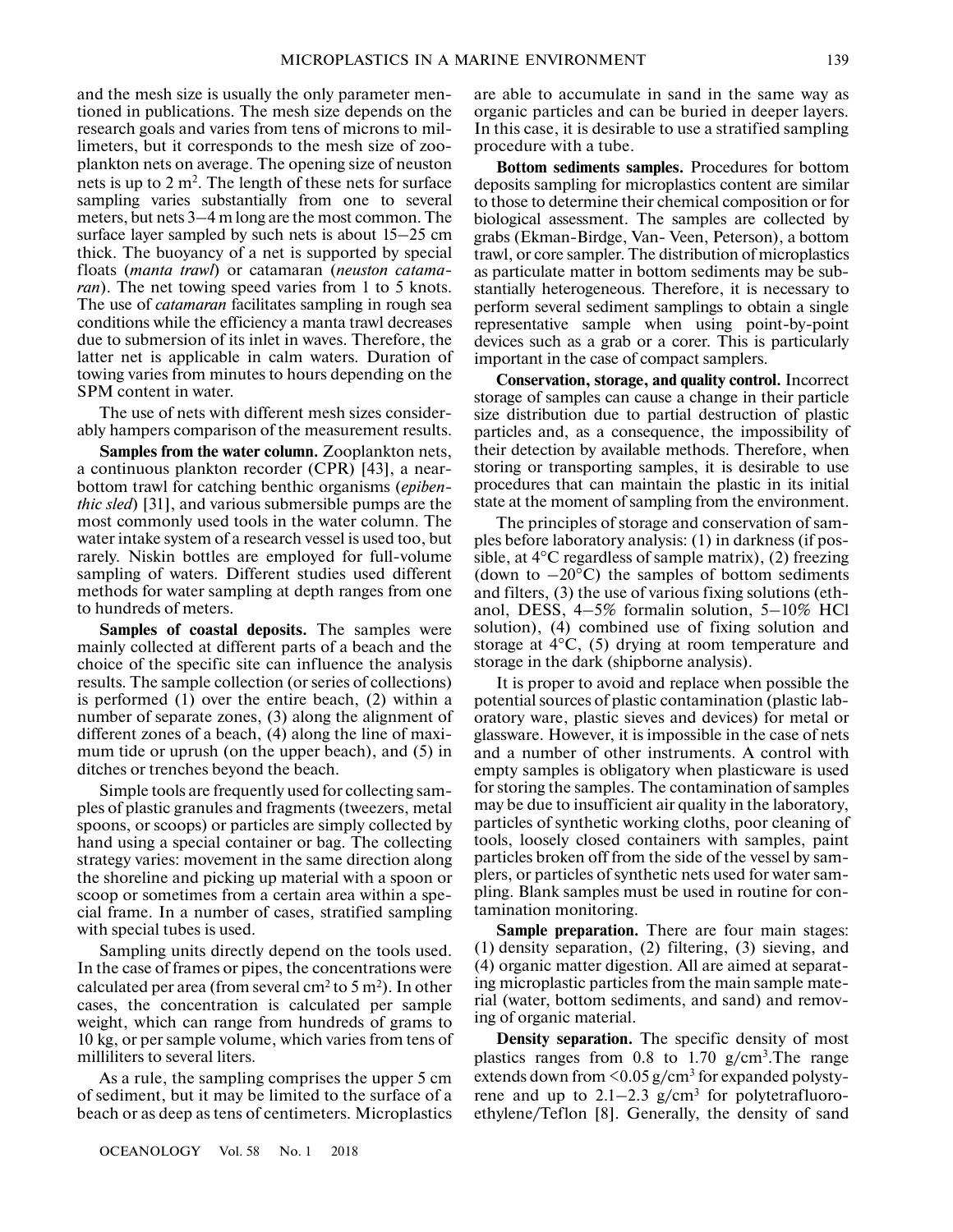and other deposits is  $2.65$  g/cm<sup>3</sup>. This difference is used widely to separate comparatively light plastics from heavier soil particles by placing the sample in a saturated saline solution and mixing it for a certain period of time. After mixing, sand and bottom sediments settle out, while lighter particles (including plastic ones) remain suspended or float on the solution surface. The floating particles are collected for further processing. As a separating solution, fresh or tap water, sea water, a concentrated NaCl solution (with a density of 1.2  $g/cm<sup>3</sup>$ ), sodium polytungstate, lithium metatungstate, zinc chloride, sodium iodide, and other salts are used. Lightweight and foamed plastics, whose density is less than  $1 \text{ g/cm}^3$ , can also be separated using fresh water. Plastics that float in seawater include expanded polystyrene and high- and low- density polyethylene and polypropylene. Polystyrene in solid form emerges only in a saturated saline NaCl solution. Elastic and rigid polyvinyl chloride (PVC), polyethylene terephthalate (PET), and nylon float up in a sodium metatungstate solution. Since the density of some plastics reaches  $1.7 \text{ g/cm}^3$ , the use of a saturated solution of sodium chloride and especially fresh water can lead to underestimation of the total microplastic content. Various instruments (shakers, mixers, centrifuges, flotators, and separators) are employed to mix the solution. In the simplest case, the sample is placed in a beaker and mixed with a glass stir rod. The time of mixing is one of the main parameters of the extraction. It can vary considerably depending on the volume of the sample and can range from tens of seconds to several hours. The settling time also varies greatly and ranges from a few minutes to a day. It is also expedient to carry out sequential extractions from the sediment, which leads to increase in the efficiency of microplastics extraction significantly, but at the expense of increasing the analysis time also. The most effective extraction method at this time involves the Munich Plastic Sediment Separator (MPSS) [21].

**Filtration.** Vacuum filtration is usually employed for a solution obtained at the density separation stage that contains afloat plastic particles. For this, fiberglass, polycarbonate membrane, paper, nitrocellulose, and silicon filters specially designed for FT-IR spectroscopy are used. The pore size varies from 1 to 1.6 μm. Filters with a pore size of 2 μm are rarely used. Sometimes, the working solution with afloat particles is passed through a fine mesh.

Filtration is also used to isolate microplastics from bulk water samples. In this case, filters up to 15 cm in diameter and with a pore size of up to 47 μm are used.

It is possible to collect microplastic particles from the surface of the solution with tweezers. For separation of large particles, samples before filtration can be passed through a sieve with a mesh size of 500 μm [20]. An important point is the process of moving the floating particles from the surface of the solution to the filters and sieves. To prevent any loss of analyte associated with the adherence of particles to the walls of the laboratory ware, it is recommended to sequentially wash the walls of glassware directly on the filter.

**Sieving.** Microplastics can be isolated from samples by sieving the latter through sieves with different mesh sizes. The material on the sieves is further sorted, and the remainder that has passed through the sieve is discarded. The use of sieves with meshes of various sizes makes it possible to separate microplastic particles into several size groups. A cascade of several sieves (one to six) with sizes of 0.038 to 4.75 mm is usually used. The sieve material is usually stainless steel or copper.

Filters and sieved material is dried at room temperature or in desiccators. The temperature in the desiccators varies greatly in different methods (from 60 to 90°C), but the standard [24] sets the conditions for preparing plastic samples before testing and recommends not to exceed the temperature of  $50 \pm 2$ °C, with a drying time of 24 h with subsequent bringing the temperature to normal conditions in a desiccator. This is established to prevent changes in the composition and physicochemical properties of the plastics.

**Organic matter digestion.** The amount of natural organic matter (algae, zooplankton, and phytoplankton and remnants of tests and shells of marine organisms) in samples can significantly exceed the volume of the analyte. Plastic particles are susceptible to fouling by some forms of brown algae and bacterial film. This can introduce an error in determining certain physical characteristics, e.g., specific density. To eliminate the effect of biomaterial dissolution in alkalis, acids, and oxidizers or decomposition by enzymes are applied. Sometimes ultrasonic washing of plastic particles in distilled or deionized water is used to remove possible surface contamination by sand or silt.

It is important to use proper identification techniques for analysis of different size groups of plastics. Today, visual detection methods, pyrolysis gas chromatography with mass spectrometry, etc. are widely used, but the spectrometric techniques yield the most qualitative identification results.

**Identification of microplastics.** Visual examination (with the naked eye or a microscope) and sorting of concentrated samples are often the first step in separating plastic from organic residues and other nonplastic waste, such as glass or resin. In the case of visual examination without a microscope, attribution of a particle to the plastics is usually determined by such subjective characteristics as gloss, brightness, unusual color, shape, structure or elasticity or hardness determined by tweezers.

Microplastic particles larger than 1 mm can be visually detected under a microscope in accordance with the following rules [36]:

(1) Cell structure and other organic forms of particles are absent.

(2) Fibers should have uniform color and thickness along the entire length.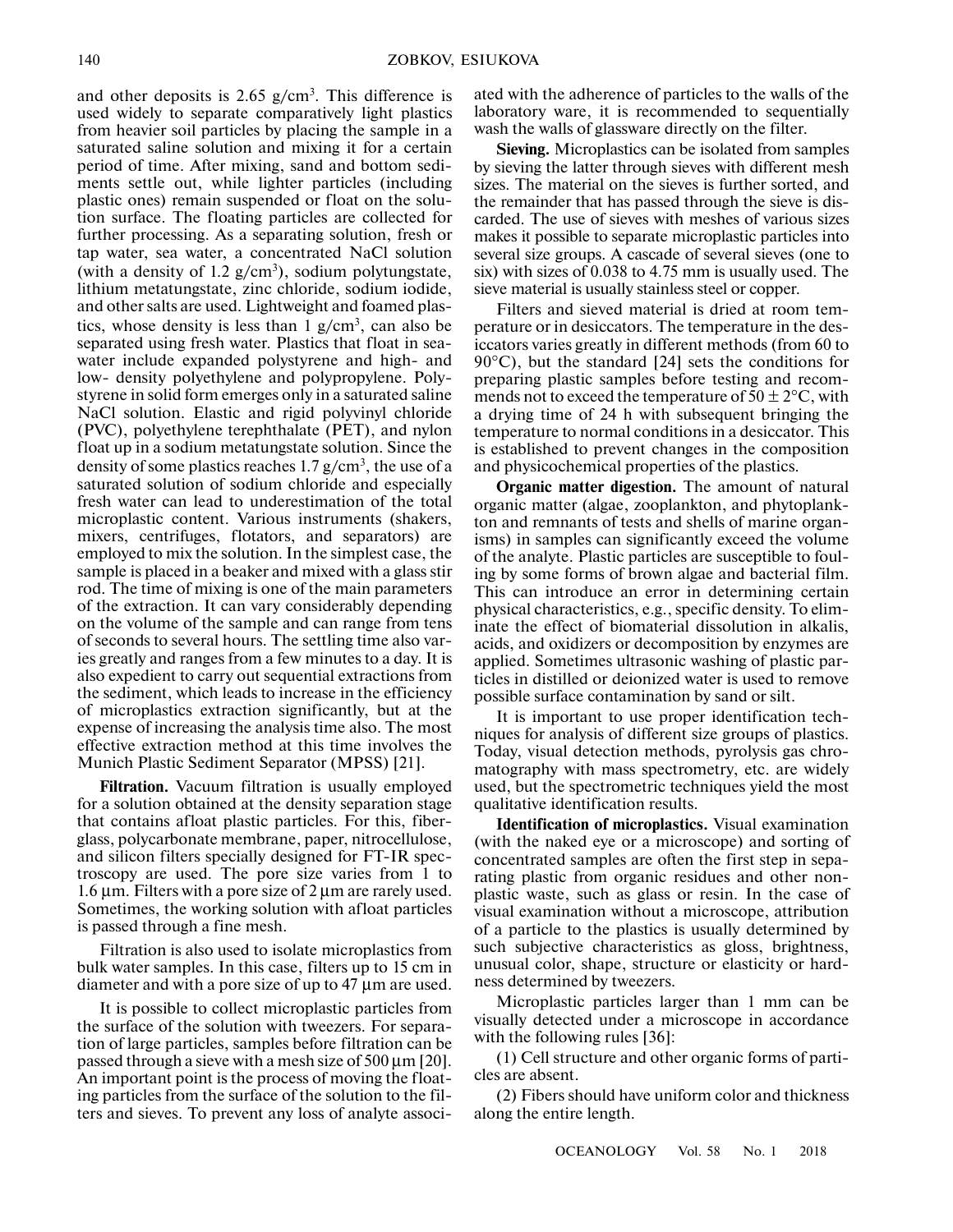(3) Particles must have a clean and uniform color.

(4) If they are transparent or a white, then they should be examined by a fluorescence microscope at large magnification.

In some cases, it is proposed that white, transparent, and black particles should not be accounted as plastics, because they interfere with biological material and other substances. This approach deliberately underestimates the microplastic content and should be applied with caution.

It is expedient to use pyrolysis gas chromatography with mass spectrometry (pyrolysis GC-MS, PyrGC-MS) and FT-IR spectrometry.

Visual methods should not be used separately from chemical or spectroscopic ones (the latter should be used to confirm the results of visual determination). To identify microplastics of lower size groups, only the spectrometric method should be used (although this method is very time-consuming) [41]. The choice of a representative detection method is of paramount importance in evaluating microplastics contamination.

Microplastic particles found in a marine environment can be characterized by several criteria, such as size, shape, specific density, color, chemical composition, and concentration in water. Therefore, microplastics analysis can be divided into two main components: morphological description with determination of the physical and chemical characteristics of particles and quantitative analysis with determination of the chemical composition of the polymers.

**Physicochemical characteristics.** Particle size is the main characteristic, with the exception of chemical composition. The size of a particle is usually understood as its length according to the largest dimension. The size can be determined directly, using measuring instruments, e.g., a microscope with a graduated scale, a digital microscope, or a caliper in visual analysis; indirectly using a set of sieves with separation of a sample of microplastics into size groups; or with combined use of sieves and measuring instruments. The size groups of particles assigned during the analysis depend directly on the sampling and separation techniques used and are related to the nominal sizes of the filters or sieves involved.

Microplastics particles differ in shape: they can be spherical, irregular, or long fibers. The shape of particles depends on the degree of destruction and the residence time in the environment. For morphological characterization of the surface of plastics, scanning electron microscopy (SEM) and some of its variants are used, but no method has yet been developed to determine how long the particle had been in the marine environment.

The number of categories used to classify microplastic particles depends on the aim of the study and varies greatly. The morphological description of microplastics is based on the origin, type, shape, color, and/or degree of degradation. The reference collections describing the characteristics of the particles found in the sea have high significance.

Color is one of the main characteristics of plastics when using visual identification. The most common color is white or close to it (faded yellow, cream-colored). The color of particles can introduce uncertainty into the extraction process in cases where plastic is hidden by a large number of biological residues. Particles with bright colors are highly likely to be selected as plastic, while those with faded colors can easily be missed, thus contributing a fraction of bias to the analysis process. Color is used to assess the degree of photodegradation, the residence time of a particle on the water surface, and the degree of fouling and weathering.

A number of indirect characteristics, such as specific density or color, make it possible to roughly identify the polymer of which the particle consists. However, to make a final decision, chemical analysis is needed

For a rough identification of the polymer type, subjective characteristics such as the color of the flame or smell of smoke released during its burning can be used.

Although plastics belong to amorphous materials, many of them (HDPE, PVD, PP, PET, etc.) have a partial crystal structure and can be characterized by a certain melting point, which can be used for an approximate evaluation of the type of polymer. The melting point of plastic granules can be evaluated by differential scanning calorimetry.

To determine the specific density, it is expedient to use the method proposed by Kolb and Kolb [30], the method for measuring the density of noncellular plastics by the titrimetric method [22], or a similar flotation method [1]. However, it is worth considering that these methods are designed to determine the density of noncellular plastics only.

The use of such indirect characteristics as density, color, or melting point can be useful for rapid and inexpensive determination of the polymer type of plastic granules, since the granules manufacturer describes these characteristics. However, this approach cannot be used for plastic fragments, since their shape and color vary within a wider range, in particular, due to fragmentation and erosion, and cannot be unambiguously associated with a particular type of plastic.

**Determination of the chemical composition of microplastics and the type of polymer**. To identify microplastics, analytical techniques such as pyrolysis GC-MS, Raman spectroscopy, SEM, and some of its varieties are used, as well as IR Fourier spectrometry.

Pyrolysis GC-MS is used to assess the chemical composition of microplastic particles by analyzing the gaseous products of their thermal decomposition. A polymer is identified by characteristic pyrograms, via their comparison with reference pyrograms of known pure polymer samples. Pyrolysis GC-MS makes it possible to determine the types of polymers with sufficient accuracy. However, in the case of analysis of microplastics, this approach has a significant disad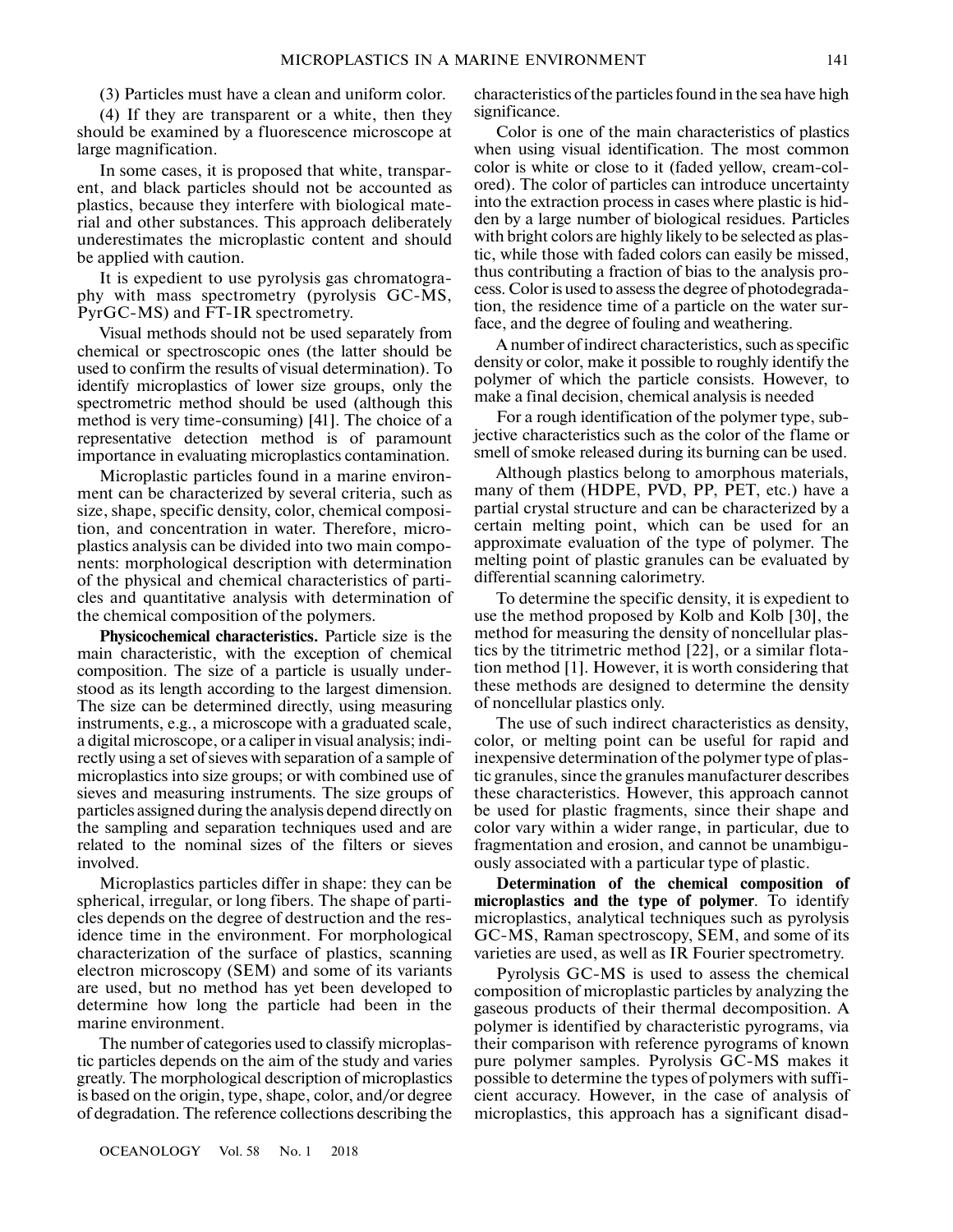vantage: particles must be manually placed in a pyrolysis tube. Since manual manipulation is applicable exclusively to relatively large particles, this imposes a limit on the minimum size of microplastics to be analyzed. In addition, the method allows one to analyze only one particle per cycle, and is therefore poorly suited for processing a large number of samples.

Raman spectroscopy is an efficient chemical analysis method. In contrast to IR-spectrometry, Raman scattering results from inelastic scattering of light by molecules of a substance, and scattered light differs from the exciting one in terms of wavelength. Advantages of this technology are no need for sample preparation, the ability to conduct measurements directly in water, and the use of glass or quartz cells for measuring. By combining this method with microscopic analysis, it is possible to obtain a more powerful tool for the study of microplastics – Raman microspectroscopy, which also provides information on the crystal structure of a polymer. Raman microspectroscopy makes it possible to determine the type of a polymer for ultrasmall plastic particles up to a few microns in size.

At present, IR spectrometry is most commonly used to identify microplastics. This method compares the IR absorption spectrum or transmission of a sample with the spectra of known synthetic substances. For this, various spectrometric instruments are used: an infrared spectrometer, an IR Fourier spectrometer, and an infrared spectrometer for near-IR operation. They can determine a wide range of polymers, e.g., PP, PE, and polyester. However, for microplastic particles studied on a conventional IR spectrometer, technical difficulties arise due to the small particle size. This problem can be solved by using micro-IR Fourier spectrometry, as well as measurement of spectra under conditions of attenuated total reflectance (ATR). In some cases, these approaches can be achieved by purchasing additional equipment: a special microscope or ATR-FTIR cells available for many modern FTIR spectrometers. The combination of these two approaches (micro-ATR and FT-IR analyses), in addition to measuring the particle spectra, makes it possible to add visualization and mapping of samples and to automate the determination of the polymer type. However, this procedure is very expensive, time-consuming, and requires highly qualified specialists; however, it is most suitable for identifying microplastic particles and exhibits high reliability and reproducibility. In connection with the laboriousness of spectrometric analyzers, they are often used to determine not all the material obtained from the sample, but only some fraction of the latter.

To increase the effectiveness of monitoring programs, it should be remembered that the choice of an appropriate method for selecting and identifying microplastics is crucial for assessing this type of contamination [41]. When planning monitoring studies, it is important, if possible, to adhere to the most stringent requirements for sampling, preparation, and analysis of samples while retaining the maximum amount of information for comparison of the results obtained by different research groups in order to estimate the magnitude of the problem on a global scale. When developing new methodological approaches, it should be remembered that plastics are industrial materials whose testing methods are already widely known. These methods, with some modifications, can be improved and implemented for analysis of microplastics. Some standards [23] describe sample preparation techniques that can also be adapted for use in this field.

We hope that this material will help other researchers in solving problems of estimating the amount and dynamics of microplastics in a marine environment and determining its role in the world pollution.

### ACKNOWLEDGMENTS

This work was supported by the Russian Science Foundation, project no. 15-17-10020.

### REFERENCES

- 1. *GOST* (State Standard) *15139-69: Plastics. Methods for the Determination of Density (Mass Density)* (Izd. Standartov, Moscow, 1981) [in Russian].
- 2. A. B. Aloy, B. M. Vallejo, Jr., and M. A. Juinio-Meñez, "Increased plastic litter cover affects the foraging activity of the sandy intertidal gastropod *Nassarius pullus*," Mar. Pollut. Bull. **62**, 1772–1779 (2011).
- 3. K. Ashton, L. Holmes, and A. Turner, "Association of metals with plastic production pellets in the marine environment," Mar. Pollut. Bull. **60**, 2050–2055 (2010).
- 4. C. M. Boerger, G. L. Lattin, S. L. Moore, and C. J. Moore, "Plastic ingestion by planktivorous fishes in the North Pacific Central Gyre," Mar. Pollut. Bull. **60**, 2275–2278 (2010).
- 5. M. A. Browne, P. Crump, S. J. Niven, et al., "Accumulations of microplastic on shorelines worldwide: sources and sinks," Environ. Sci. Technol. **45**, 9175–9179 (2011).
- 6. E. J. Carpenter, S. J. Anderson, G. R. Harvey, et al., "Polystyrene spherules in coastal waters," Science **17**, 749–750 (1972).
- 7. E. J. Carpenter and K. L. Smith, "Plastics on the Sargasso Sea surface," Science **175**, 1240–1241 (1972).
- 8. I. Chubarenko, A. Bagaiev, M. Zobkov, and E. Esiukova, "On some physical and dynamical properties of microplastic particles in marine environment," Mar. Pollut. Bull. **108**, 105–112 (2016).
- 9. M. Cole, H. Webb, P. K. Lindeque, et al., "Isolation of microplastics in biota-rich seawater samples and marine organisms," Sci. Rep. **4** (4528), (2014). doi doi 10.1038/srep04528
- 10. A. Collignon, J.-H. Hecq, F. Glagani, et al., "Neustonicmicroplastic and zooplankton in the North Western Mediterranean Sea," Mar. Pollut. Bull. **64**, 861–864 (2012).
- 11. M. H. Depledge, F. Galgani, C. Panti, et al., "Plastic litter in the sea," Mar. Environ. Res. **92**, 279–281 (2013).

OCEANOLOGY Vol. 58 No. 1 2018